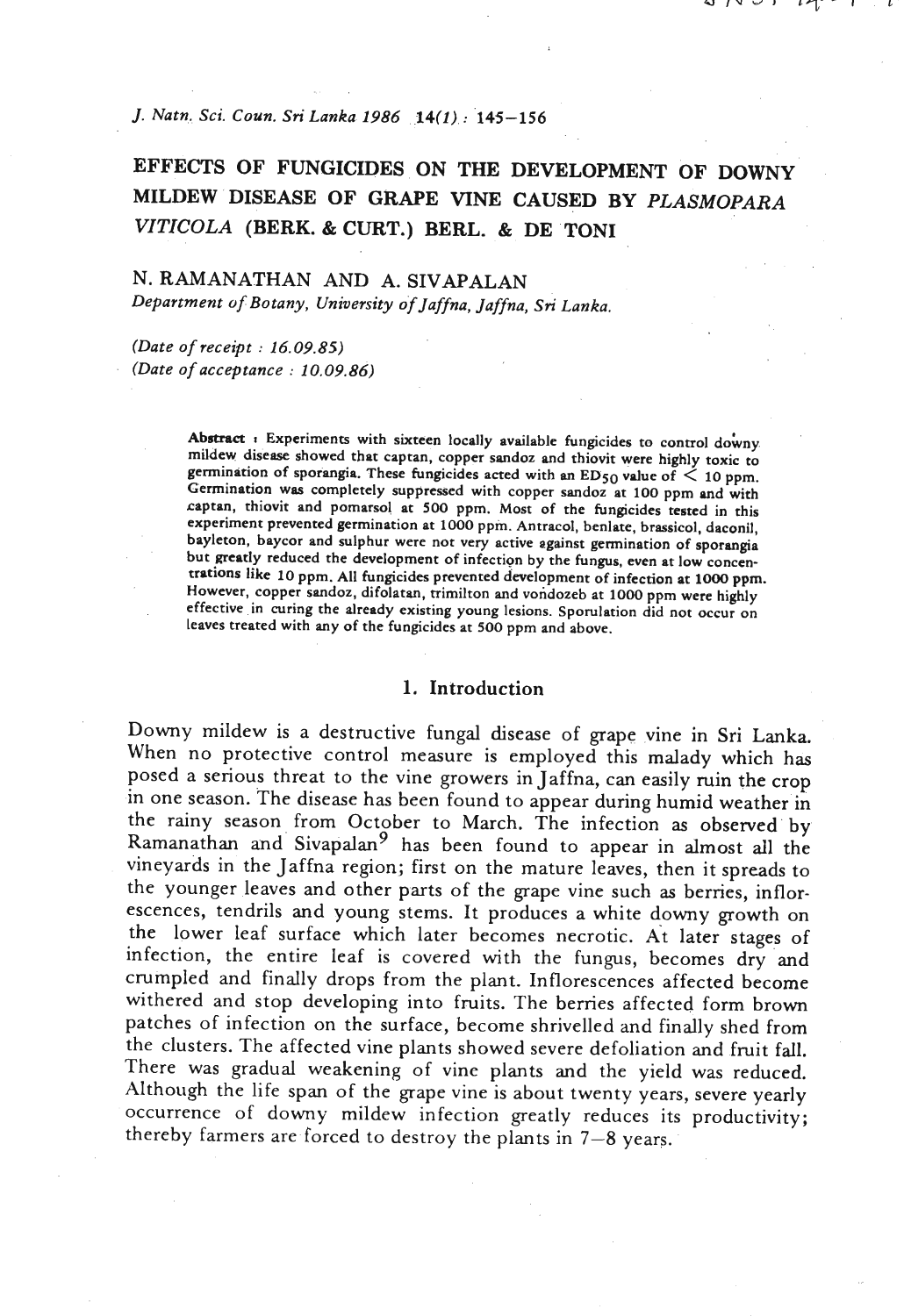Previous studies show that chemical treatment to control downy mildew started with the discovery of Bordeaux<sup>5</sup> and this has been considered as the most effective fungicide in the control of downy mildew.<sup>1,2</sup>,3,6,7,11 In addition, many copper salts including the sulphates, oxychlorides and hydroxides were used widely throughout the world.<sup>4</sup> Several organic compounds such as mangozob, folpet (folpel) captafol, captan, dichlorofluanid, mancopper, maneb, metiram  $-$  Zinc, propineb and zineb were also found to be effective for the control of downy mildew.<sup>4,6</sup> Difolatan has been found to be significantly superior to the other dithiocarbamates.<sup>10</sup>

Several workers claimed that some fungicides singly or in combination with others have penetrating effects which could last for several days. Metalaxyl or ridomil which is available in a mixture with folpet or copper oxychloride is systemic with an additional property of diffusing as a vapour into moist atmosphere and is capable of eradicating infection throughout.<sup>4</sup>

The recommended dosage of some of the locally available fungicides vary between **2500** ppm - **3500** ppm.

The present investigation is aimed at determining the performances of some of the locally available fungicides on the downy mildew fungus under laboratory conditions.

| Product name            | Active ingredient                                                                        | Manufacturer or<br>distributor |
|-------------------------|------------------------------------------------------------------------------------------|--------------------------------|
| Antracol (Propineb)     | Zinc propylene bis dithiocarbamate                                                       | Haechem Ltd.                   |
| Baycor                  | Dimethyl thiophanate                                                                     | Ciba-Geigy                     |
| Bayleton (Triadimefon)  | 1-(4-chlorophenoxy)-3,3-dimethyl-<br>$1-(1 H 1, 2, 4-triazole-1-yl)-2 but a none$        | Haechem Ltd.,                  |
| Benlate (Benomyl)       | Methyl 1-(butyl carbamoyl)                                                               | Lankem (Ceylon)<br>Ltd.        |
| Brassicol (Quintozene)  | Pentachloro nitro benzene                                                                | $Ciba-Geigy$                   |
| Captan (Orthocide)      | N-trichloromethyl marcapto-4-<br>cyclohexene-1,2, dicarboximide                          | Baur & Co.                     |
| Copper sandoz           | Cupric oxide and copper oxichloride                                                      | Baur & Co.,                    |
| Daconil (Chorothalonil) | Tetrachloro-isophthalontrile                                                             | Ciba-Geigy                     |
| Difolatan (Captafol)    | $N$ (1,1,2,2, tetrachloro ethyl thio<br>4-cyclo hex-4-ene)-1,2 dicarboximide             | Ciba-Geigy                     |
|                         | Morestan (Quinomethionate) 6 methyl quinoxaline (25%) 2,3<br>dithiocarbamate $(2 - 3\%)$ | Haechem Ltd.,                  |
| Morut                   | Feraminosulf + Pentachloro nitro-<br>benzene                                             | Ciba-Geigy                     |

Table 1 : List of fungicides

Contd.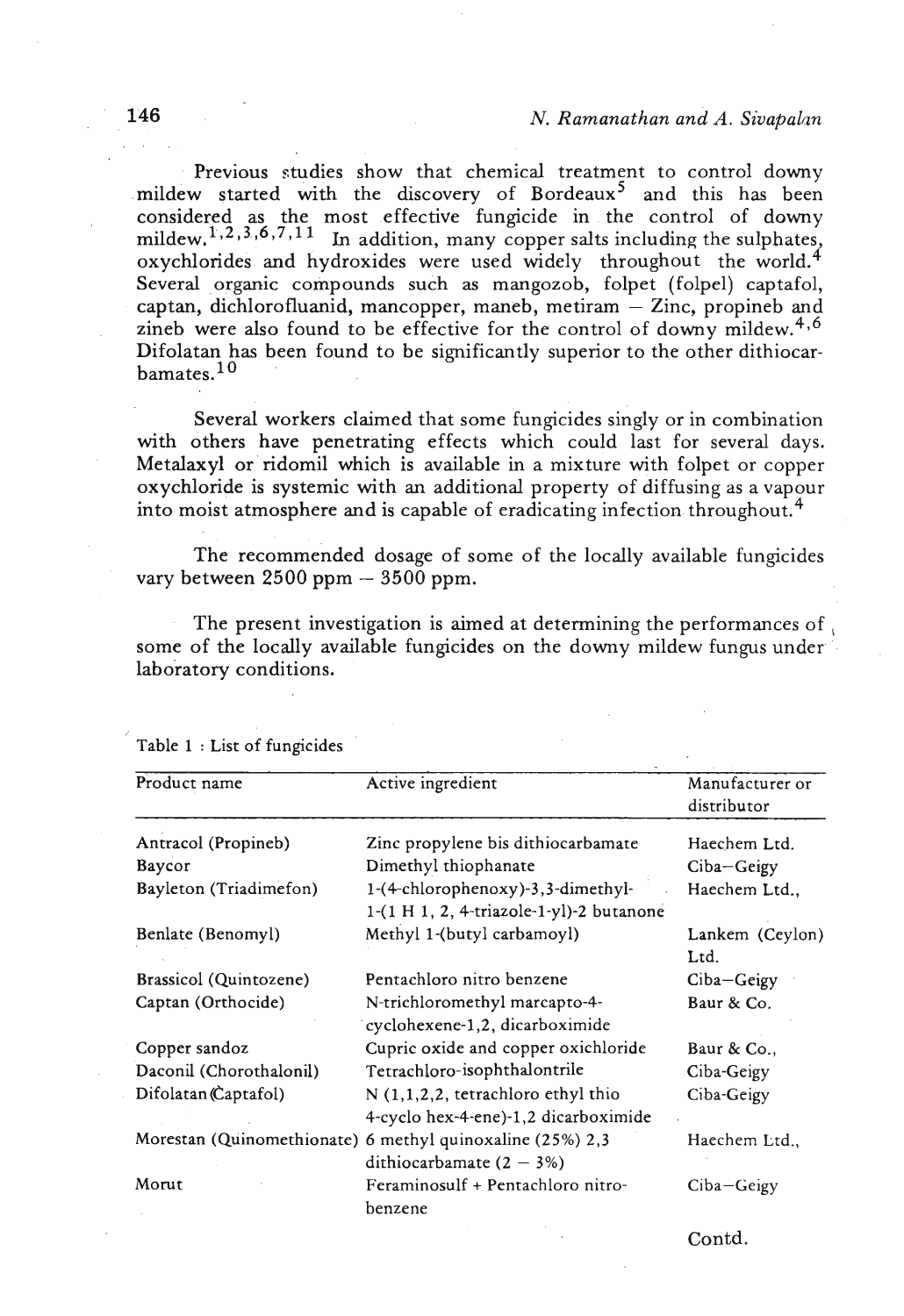| Product name      | Active ingredient                                  | Manufacturer or<br>distributor |
|-------------------|----------------------------------------------------|--------------------------------|
| Pomarsol          | 1,2 di(3-methoxy carbonyl<br>$-2$ thiordio benzene | Haechem Ltd.                   |
| Sulphur           | Inorganic sulphur                                  | Haechem Ltd.                   |
| Thiovit (Sulphur) | Inorganic sulphur                                  | Baur & Co.                     |
| Trimilton         |                                                    | Baur & Co.                     |
| Vondozeb          | Ethylene 1,2 bis dithio                            | Baur & Co.                     |
| (Dithiocarbamate) | carbamate, Zn, Mn.                                 |                                |

*Effects of Fungicides on the Development of Downy Mildew Disease* **147** 

### 2. Materials and Methods

Sixteen different locally available fungicides were selected and used throughout the investigations. The fungicides used and their chemical composition are listed in Table 1. The effects of these fungicides at concentrations 0 ppm, 100 ppm, 500 ppm and 1000 ppm were studied separately on the germination, infection and sporulation stages of the fungus under laboratory conditions. Also the effects of combinations of compatible fungicides were investigated. Fungicide solutions of concentration 1000 ppm were first prepared in sterile distilled water in sterile glass containers and then were diluted to give other concentrations. Mature healthy leaves detached from grape vine were first inoculated with a sporangial suspension of concentration  $2 \times 10^5$  sporangia per ml by means of a hand sprayer, allowed to air dry and then sprayed with fungicide solutions of different concentrations. The petioles of the leaves were carefully wrapped with moist cotton wool prior to inoculation and application of fungicides to avoid sporangia and fungicides getting into the cut end of petiole. These leaves were then placed on moist filter papers in plastic trays, sealed with a polythene paper and were incubated at **25OC** and 100 per cent relative humidity in an illuminated incubator. At the end of the required incubation period the leaves were assessed for different stages of fungal development. The incubation period was usually twenty four hours for germination studies, six days for development of infection and eight days for sporulation. The treated leaves were removed from the incubator after the required period of incubation. Sellotape impressions of the inoculated surface were prepared and stained with cotton blue in lactophenol on a glass slide. These impressions were observed nder the microscope (x 400) and the percentage germination of sporangia<br>was determined from counts of  $200 - 300$  sporangia in five microscopic was determined from counts of  $200 - 300$  sporangia in five microscopic fields, randomly selected from each of the leaves. The amount of infection on leaves treated with fungicides was determined by measuring the area of the path under the microscope (x 40). This was expressed as mean percentage area of infection. To assess the sporulation, incubated leaves were shaken with known volume of sterile water and the number of sporangia produced per sq. mm area of the leaf was determined by using a haemo-cytometer.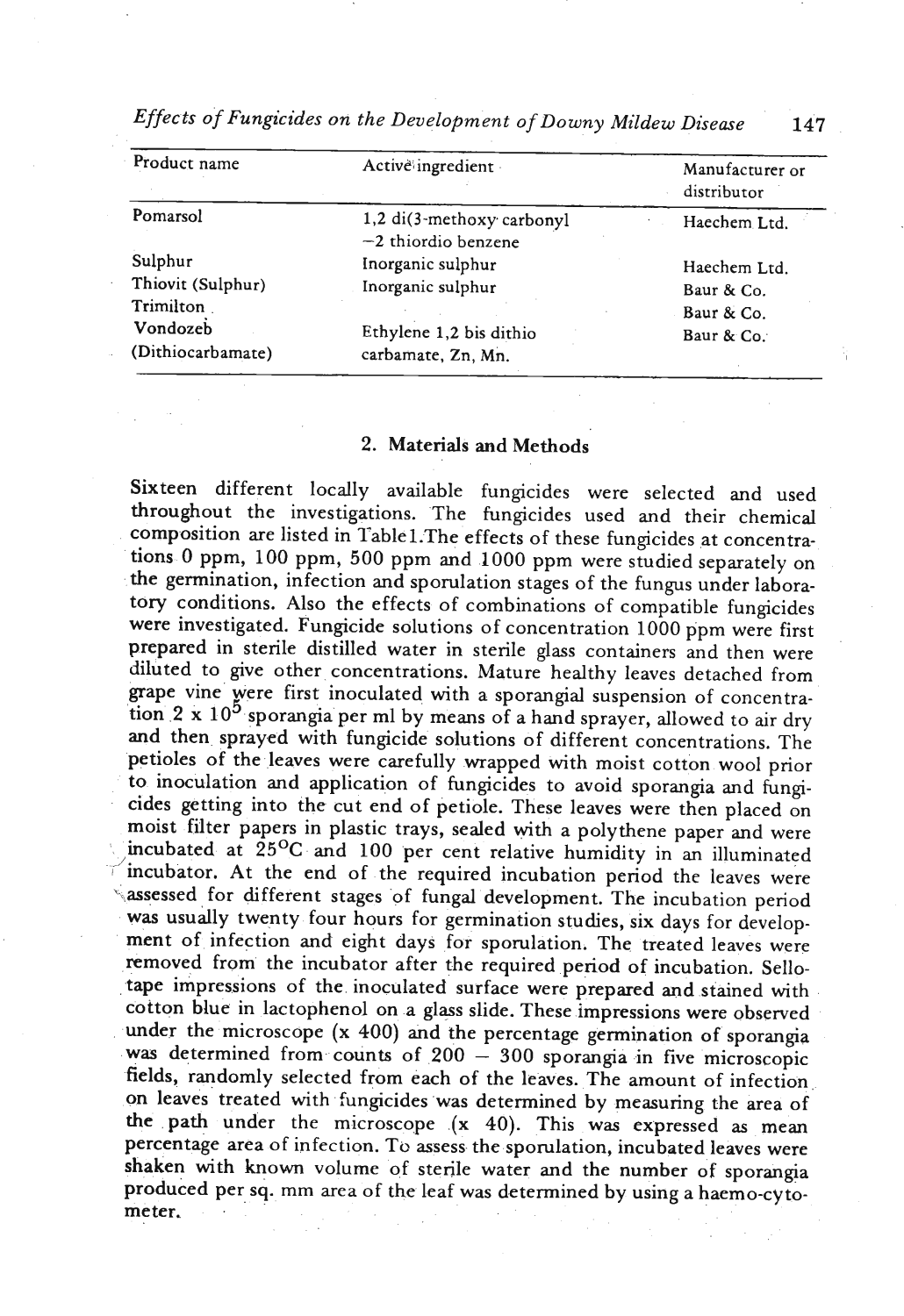#### **3. Experiments and Results**

#### **3.1** Germination of sporangia

### 3.1.1 *Effects of individual fungicides*

The sets of inoculated leaves treated with fungicide solutions and the untreated leaves were incubated under optimal conditions for twenty four hours and then observed for germination of sporangia. The values for mean percentage germination are given in the form of a histogram. The results in Figure 1 show that all sixteen fungicides were effective in reducing the amount of germination at all concentrations tested. With increase in concentration of fungicide the amount of germination decreases and almost reaches the zero level at 500 ppm with captan, copper sandoz, morut, pomarsol and thiovit. Copper sandoz effectively prevented germination of sporangia at even **100** ppm. This experiment shows that among the sixteen fungicides tested copper sandoz, captan, morut, pomarsol and thiovit at concentration of 500 ppm were highly toxic to sporangia of *Plasmopara viticola*. The ED<sub>50</sub> values calculated for each fungicide shows (Table 2) that the order of effectivity of fungicides on germination of sporangia is copper sandoz = thiovit  $\ge$  $\text{captan} > \text{pomarsol} > \text{subhur} > \text{daconil} > \text{morut} > \text{difolatan} >$  $\text{antracol} = \text{brassicol} = \text{vondozeb} > \text{baycor} = \text{bayleton} = \text{benlate} = \text{trimilton}$ > morestan.

| Fungicide        | $ED_{50}$ (ppm) |
|------------------|-----------------|
| Antracol         | 140             |
| Baycor           | 160             |
| Bayleton         | 160             |
| Benlate          | 160             |
| <b>Brassicol</b> | 140             |
| Captan           | 6               |
| Copper sandoz    | 3               |
| Daconil          | 40              |
| Difolatan        | 120             |
| Morestan         | 530             |
| Morut            | 110.            |
| Pomarsol         | 10              |
| Sulphur          | 25              |
| Thiovit          | 3               |
| Trimilton        | 160             |
| Vondozeb         | 140             |

Table **2.'** Effects of fungicides dn germination of sporangia of *Plasmopara viticola,* on leaves of grape vine at 25<sup>o</sup>C and 100% r.h., after 24 hours of incubation.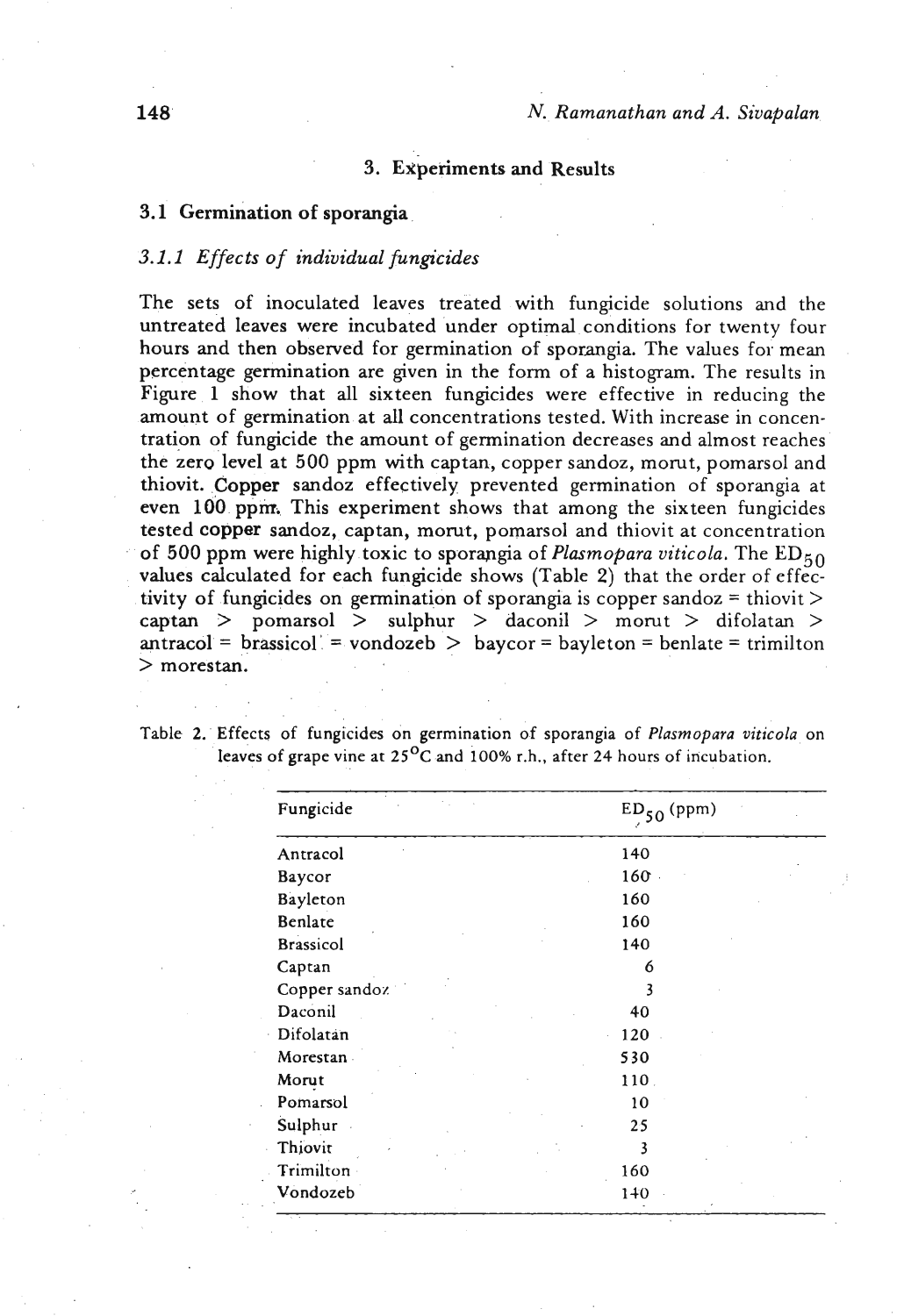| Table 3:  | Effects of different combinations of compatible fungicides on germination of sporangia of Plasmopara viticola<br>on leaves of grape vine at 25°C and 100% r.h., after 24 hours of incubation. |                             |                       |                                         |                               |                               |                  |
|-----------|-----------------------------------------------------------------------------------------------------------------------------------------------------------------------------------------------|-----------------------------|-----------------------|-----------------------------------------|-------------------------------|-------------------------------|------------------|
|           | Concentration (ppm)                                                                                                                                                                           | Antracol                    | <b>Benlate</b>        | Mean % germination (probits)<br>Daconil | Difolaton                     | Morestan                      | Sulphur          |
|           | $\overline{a}$<br>100<br>1000                                                                                                                                                                 | 4.6134<br>4.3455<br>$\circ$ | 4.5310<br>4.4422<br>0 | 4.5780<br>4.0537                        | 4.8040<br>4.3412              | 4.6308<br>4.8170<br>$\bullet$ | 4.5664<br>3.6660 |
| Antracol  | 100<br>$\overline{10}$<br>1000                                                                                                                                                                |                             | 4.4799<br>3.9572      | 3.7139<br>4.5903                        | 4.3992<br>4.0903              | 4.4670<br>4.2556              | 3.5849<br>3.6035 |
| Benlate   | $\overline{10}$<br>100<br>1000                                                                                                                                                                |                             |                       | 4.3826<br>3.9437                        | 4.4417<br>4.1494<br>$\bullet$ | 3.9994<br>4.7063              | 4.4237<br>3.4045 |
| Daconil   | $\overline{10}$<br>100                                                                                                                                                                        |                             |                       |                                         | 4.2312<br>3.9682              | 4.5770<br>4.2074              |                  |
| Difolatan | $\overline{10}$<br>100<br>1000                                                                                                                                                                |                             |                       |                                         |                               | 4.3878<br>4.4364<br>$\bullet$ |                  |
|           | The probit value for mean % germination on untreated leaves (control) = $4.8498$                                                                                                              |                             |                       |                                         |                               |                               |                  |

# Effects of Fungicides on the Development of Downy Mildew Disease

149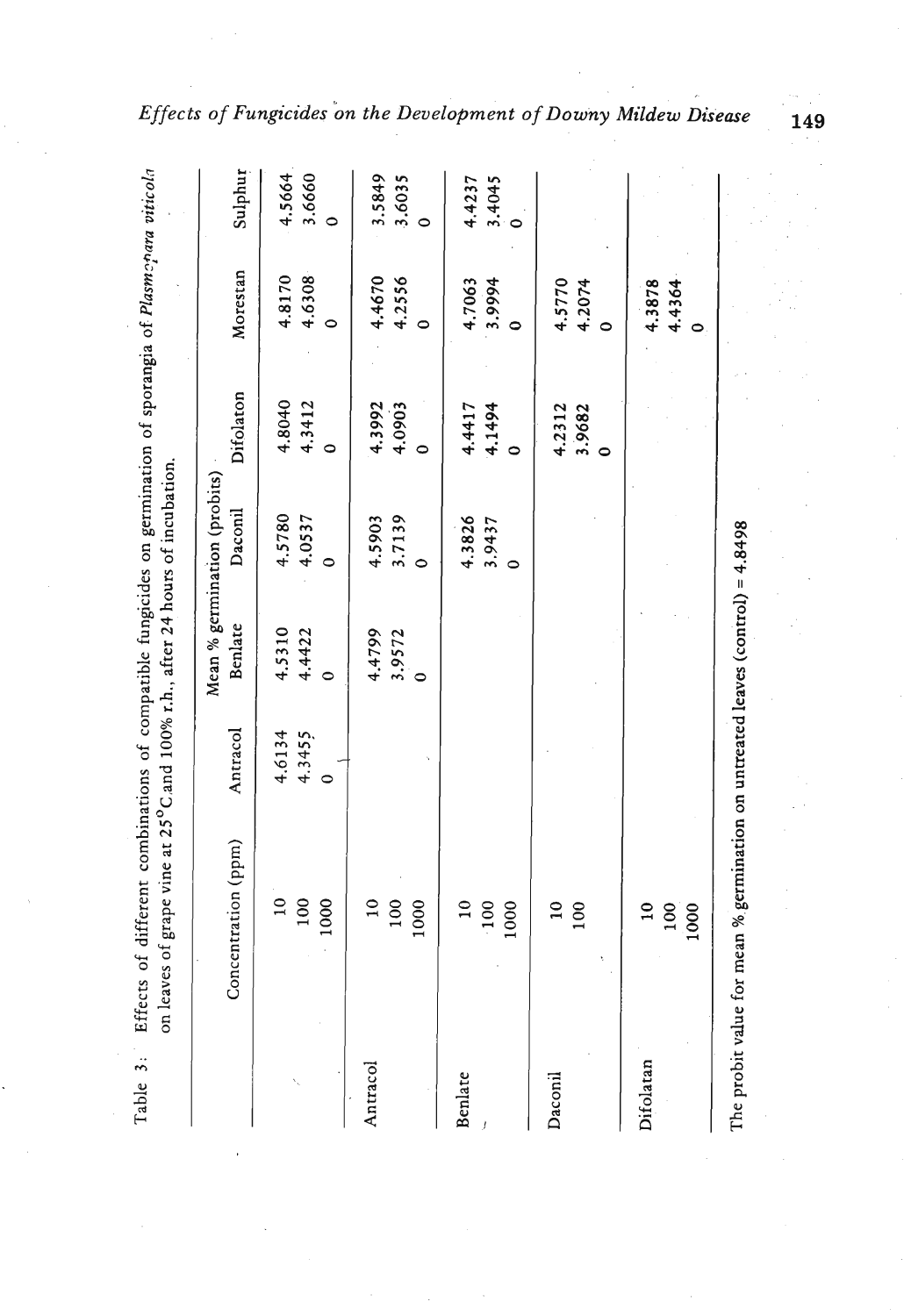. -

Fungicide solutions of concentrations 10 ppm, 100 ppm, and **1000** ppm were mixed with equal volumes of another compatible fungicide of the same concentration to give the following combinations: antracol - benlate, oncentration to give the following combinations: antracol  $-$  benlate, <br>ntracol  $-$  daconil, antracol  $-$  difolatan, antracol  $-$  morestan, antracol  $$ sulphur, benlate - difolatan, antracol - morestan, antracol -<br>ulphur, benlate - difolatan, benlate - daconil, benlate - morestan, benlate sulphur, benlate - difolatan, benlate - daconil, benlate - morestan, benlate - sulphur, daconil - difolatan, daconil - morestan and difolatan morestan. The sets of inoculated leaves treated with different combinations of compatible fungicides and individual fungicides of the same volume and concentration were incubated under optimal conditions. The values for mean percentage germination obtained in this experiment were compared with those obtained with individual fungicide solutiom.Table 3 shows that the combinations antracol-sulphur, antracol-daconil and benlate-sulphur effectively reduced the amount of germination at the concentratidns tested. All combinations were toxic to sporangia at **1000** ppm and prevented germination completely. Antracol, benlate, difolatan, morestan and sulphur produced better effects when used in combination with any of the above compatible fungicide. The order of effectivity for compatible combination of fungicide was observed to be as follows: benlate-sulphur  $>$  antracol- $\text{subbur} > \text{antracol-daconil.}$ 

| Fungicides    |       | Mean % area of infection<br>Fungicide concentration (ppm) |             |                |     |
|---------------|-------|-----------------------------------------------------------|-------------|----------------|-----|
|               | 10    | 100                                                       | 500         | 1000           |     |
| Antracol      | 6.97  | 1.25                                                      | 0.02        | $\overline{0}$ | 20  |
| Baycor        | 1.63  | 0.04                                                      | 0.01        | 0              | 10  |
| Bayleton      | 0.45  | 0.22                                                      | 0.08        | 0              | 8   |
| Benlate       | 11.05 | $\cdot$ 0                                                 | $\bf{0}$    | $\mathbf 0$    | 15  |
| Brassicol     | 1.00  | 1.00                                                      | $\mathbf 0$ | $\bf{0}$       | 10  |
| Captan        | 0.003 | $\Omega$                                                  | $\Omega$    | $\mathbf 0$    | 3   |
| Copper sandoz | 0.50  | 0.25                                                      | $\bf{0}$    | $\mathbf{0}$   | 8   |
| Daconil       | 1.11  | 0.42                                                      | 0.21        | 0              | 15  |
| Difolatan     | 31.60 | 17.51                                                     | 1.60        | 0              | 530 |
| Morestan      | 32.92 | 13.47                                                     | 0.26        | 0              | 300 |
| Morut         | 29.34 | 21.88                                                     | 0,26        | 0              | 190 |
| Pomarsol      | 35.07 | $\mathbf 0$                                               | $\Omega$    | $\mathbf 0$    | 25  |
| Sulphur       | 3.64  | 1.82                                                      | 0.85        | $\mathbf{0}$   | 280 |
| Thiovit       | 11.22 | $\mathbf 0$                                               | $\bf{0}$    | 0              | 15  |
| Trimilton     | 15.25 | 3.39                                                      | 2.32        | 0              | 530 |
| Vondozeb      | 47.08 | 34.40                                                     | $\bf{0}$    | 0              | 200 |

**Table** 4. **Effects of fungicides on the development of infection of** *Plasmopara viticola* **on**  leaves of grape vine at  $25^{\circ}$ C and 100% r.h. after 6 days of incubation.

Mean percentage area of infection on untreated leaves (control) = 65.17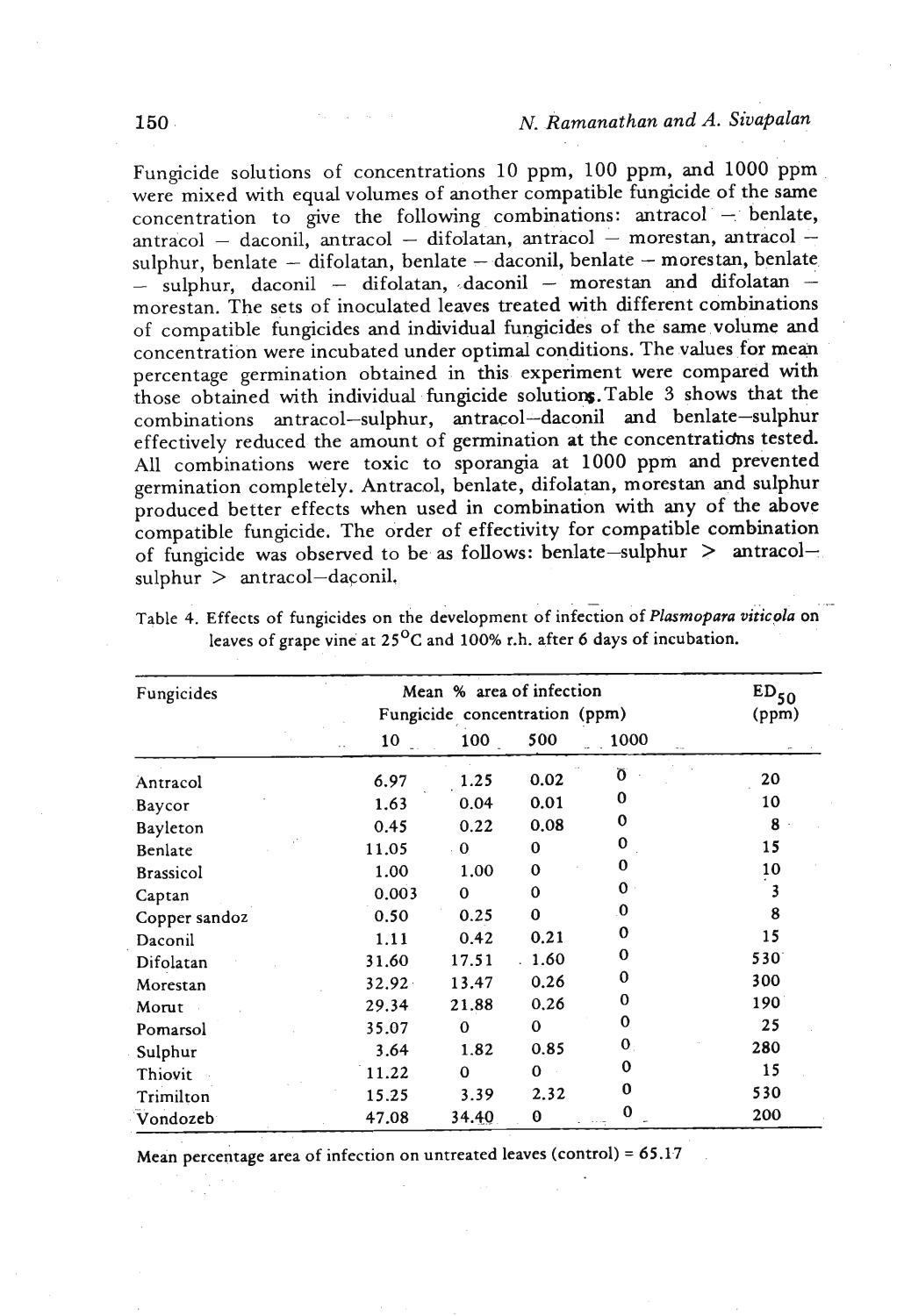### **3.2** Development of infection

### *3.2.1 Effects of fungicides on establishment* of *infection-*

Mature healthy leaves first inoculated and air dried were then sprayed with fungicide solutions of different concentrations and incubated together with the untreated leaves which have been sprayed with sterile distilled water, under optimal conditions for six days. The amount of infection was measured at the end of incubation period. The results reveal (Table 4) that all sixteen fungicides effectively prevented the development of infection at 1000 ppm. The fungus failed to infect the host leaves which were treated with benlate, captan, pomarsol or thiovit at the concentrations 100 ppm and above. The area of infection was greatly reduced with bayleton, brassicol, captan and copper sandoz even at low concentration like 10 ppm. The order of effectivity of fungicides on the development of infection was found to be captan > bayleton = copper sandoz > brassicol = baycor > daconil = benlate = thiovit > antracol > pomarsol > morut > vondozeb > sulphur  $>$  morestan  $>$  difolatan = trimilton.

| Fungicide     | Mean % increase in area of infection<br>Fungicide concentration (ppm) |       |             |  |  |
|---------------|-----------------------------------------------------------------------|-------|-------------|--|--|
|               |                                                                       |       |             |  |  |
|               | 10                                                                    | 100   | 1000        |  |  |
| Antracol      | 106.38                                                                | 28.24 | 14.13       |  |  |
| Baycor        | 78.69                                                                 | 24.65 | 4.69        |  |  |
| Bayleton      | 44.32                                                                 | 35.11 | 4.79        |  |  |
| Benlate       | 44.06                                                                 | 40.60 | 10.09       |  |  |
| Brassicol     | 37.17                                                                 | 38.01 | 17.40       |  |  |
| Captan        | $-23.51$                                                              | 32.75 | 8.95        |  |  |
| Copper sandoz | 30.08                                                                 | 11.82 | 0           |  |  |
| Daconil       | 22.2                                                                  | 48.98 | 12.34       |  |  |
| Difolatan     | 35.15                                                                 | 61.43 | $\mathbf 0$ |  |  |
| Morestan      | 35.53                                                                 | 23.94 | 13.11       |  |  |
| Morut         | 49.81                                                                 | 25.96 | 16.55       |  |  |
| Pomarsol      | 34.96                                                                 | 23.61 | 0.31        |  |  |
| Sulphur       | 21.79                                                                 | 18.47 | 3.07        |  |  |
| Thiovit       | 54.68                                                                 | 36.92 | 6.17        |  |  |
| Trimilton     | 46.14                                                                 | 9.03  | $\Omega$    |  |  |
| Vondozeb      | $-21.29$                                                              | 19.69 | $\mathbf 0$ |  |  |

Table **5.** Effects of fungicides on the development of already existing infection of *Plasmopara viticola* on leaves of grape vine at **25O~** and **100%** r-h., after **4** days ' of incubation.

The mean percentage increase in area of infection on untreated leaves (control) = 100.38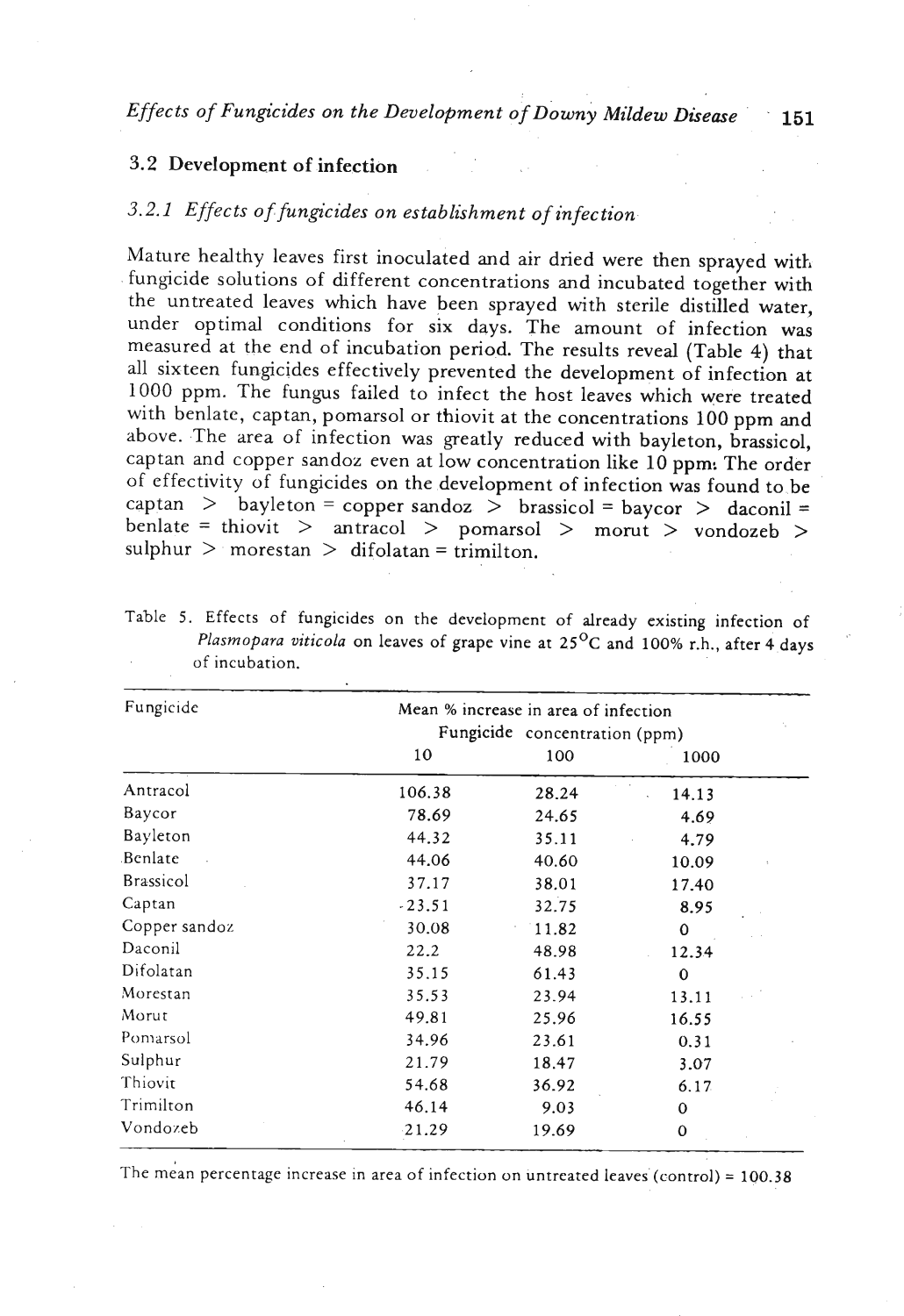### 3.2.2 Effects of fungicides on spreading of established infection

Mature leaves with young lesions were collected from the field and the initial diameters of lesions on each of the leaves were measured. These leaves were then grouped into sets of five, sprayed with fungicide solutions of different concentrations placed on moist filter papers in plastic trays sealed with polythene paper and incubated under optimal conditions for four days. A control was set up by spraying a set of leaves with sterile distilled water. The final diameters of the lesions were measured at the end of incubation period and the percentage increase in area of lesion, if any, was determined. The \* results indicated in Table 5 show that all fungicides were effective in reducing the rate of increase in area of the already existing lesion at the concentrations tested Copper sandoz, trimilton, difolatan and vondozeb were very effective in preventing further increase in size of lesions at 1000 ppm. The lesions treated with the above fungicides dried up, became brown and necrotic. The sporangia and sporangiophores already present also became dry and distorted and curled up. The fungus was completely killed with these fungicides. From this experiment it could be concluded that copper sandoz, difolatan, trimilton and vondozeb are good eradicant fungicides of high effectivity.

| Fungicide     |                      | Number of sporangia produced/mm <sup>2</sup> area of host<br>Fungicide concentration (ppm) |          |             |  |  |
|---------------|----------------------|--------------------------------------------------------------------------------------------|----------|-------------|--|--|
|               | 10                   | 100                                                                                        | 500      | 1000        |  |  |
| Antracol      | $9.42 \times 10^2$   | $1.07 \times 10^{2}$                                                                       | $\Omega$ | 0           |  |  |
| Baycor        | $1.26 \times 10^3$   | $1.26 \times 10^3$                                                                         | 0        | 0           |  |  |
| Bayleton      | $1.26 \times 10^3$   | 3.14 x $10^2$                                                                              | 0        | $\mathbf 0$ |  |  |
| Benlate       | $1.09 \times 10^4$   | 8.79 x $10^2$                                                                              | $\Omega$ | $\Omega$    |  |  |
| Brassicol     | $5.59 \times 10^{4}$ | 8.16 x $10^2$                                                                              | 0        | 0           |  |  |
| Captan        | $1.19 \times 10^{3}$ | 8.16 x $10^2$                                                                              | 0        | 0           |  |  |
| Copper sandoz | $3.77 \times 10^{2}$ | $1.13 \times 10^{2}$                                                                       | 0        | 0           |  |  |
| Daconil       | $1.0 \times 10^3$    | 4.39 x $10^2$                                                                              | 0        | $\Omega$    |  |  |
| Difolatan     | 5.27 x $10^3$        | $1.44 \times 10^3$                                                                         | $\Omega$ | $\bf{0}$    |  |  |
| Morestan      | $1.5 \times 10^3$    | $2.0 \times 10^{2}$                                                                        | $\bf{0}$ | 0           |  |  |
| Morut         | 9.42 x $10^2$        | $1.07 \times 10^{2}$                                                                       | $\Omega$ | $\Omega$    |  |  |
| Pomarsol      | $1.44 \times 10^{3}$ | $1.0 \times 10^3$                                                                          | 0        | $\Omega$    |  |  |
| Sulphur       | $1.82 \times 10^3$   | $1.13 \times 103$                                                                          | 0        | 0           |  |  |
| Thiovit       | $8.16 \times 10^{2}$ | $3.77 \times 10^{2}$                                                                       | $\Omega$ | 0           |  |  |
| Trimilton     | $1.0 \times 10^3$    | 5.6 x $10^2$                                                                               | $\Omega$ | $\Omega$    |  |  |
| Vondozeb      | 5.65 x $10^3$        | 8.79 x $10^2$                                                                              | $\Omega$ | 0           |  |  |

Table 6. Eftects of fungicides on sporulation of *Plasmopara viticola* on leaves of grape vine at 25<sup>o</sup>C and 100% r.h., after 8 days of incubation.

The number of sporangia produced per sq mm area of the untreated host leaf (control)  $= 4.36 \times 104$ <sup>2</sup>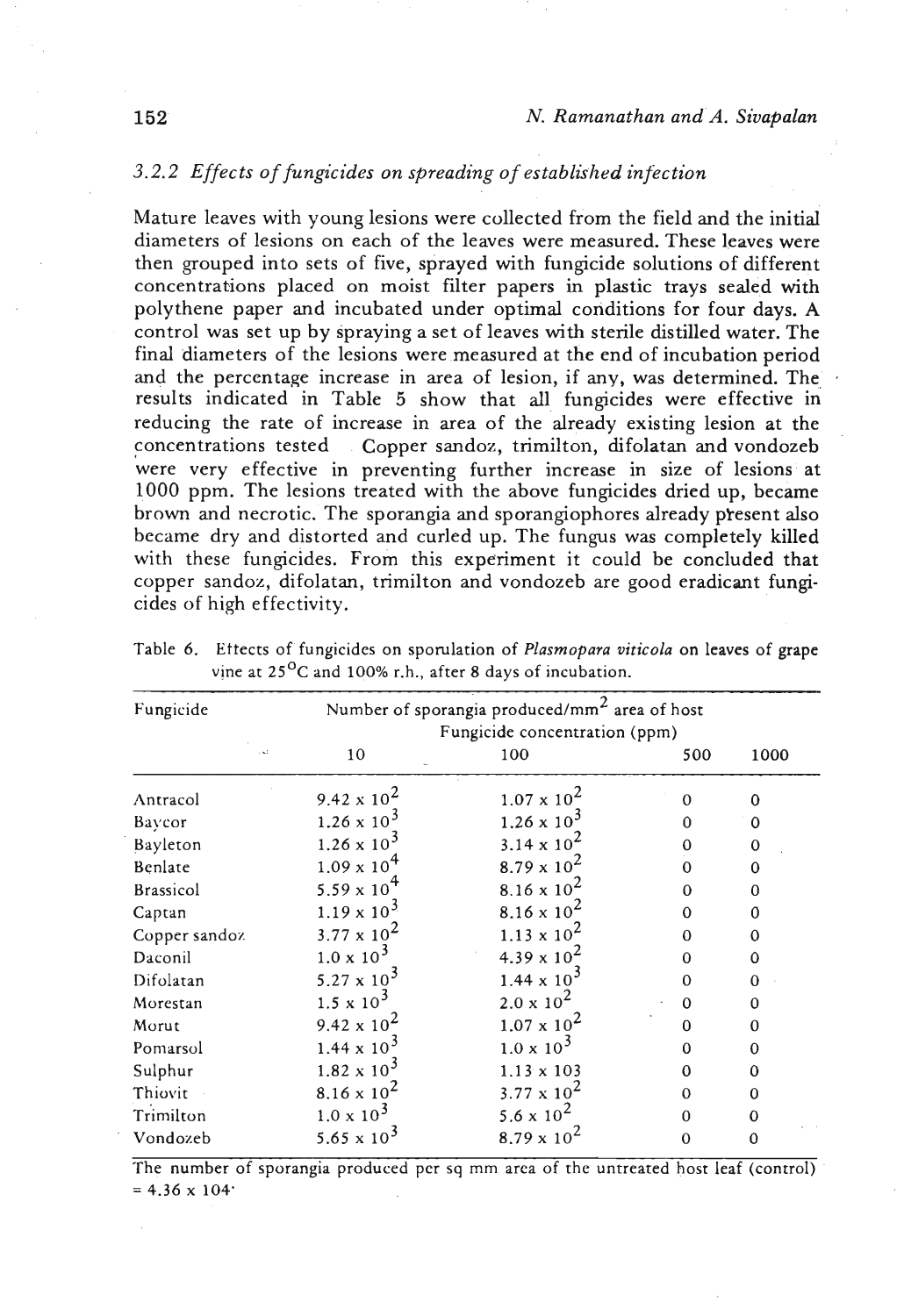### *3.3* Sporulation

# 3.3.1 Effects of different fungicides

Mature healthy leaves first inoculated, air dried and then sprayed with fungicide solutions of different concentrations were incubated under optimal conditions for eight days. At the end of the incubation period, the sporulation was assessed on these leaves. Sporulation was expressed as number of sporangia produced per sq. mm area of the host leaf. The results reveal (Table 6) that no sporulation occurred on leaves treated with any of the sixteen fungicides at concentrations 500 ppm and above. Antracol, copper sandoz and morut were very effective in reducing the amount of sporulation even at low concentrations like 10 ppm and 100 ppm. The sporangia and sporangiophores produced were small and the lesions on which they were produced were dry and brown.

| Combination          | Sporangial production/mm <sup>2</sup> area of host leaf<br>Fungicide concentration (ppm) |                                  |                |  |
|----------------------|------------------------------------------------------------------------------------------|----------------------------------|----------------|--|
|                      | 10                                                                                       | 100                              | 1000           |  |
| Antracol - Benlate   | 6.15 x $10^3$                                                                            | $2.5 \times 10^3$                |                |  |
| Antracol - Daconil   | $1.29 \times 10^4$                                                                       | $4.6 \times 10^3$                | 0              |  |
| Antracol - Difolatan | $1.50 \times 10^4$                                                                       | 5.58 x $10^{3}$                  |                |  |
| Antracol - Morestan  | 9.53 x $10^3$                                                                            | $1.35 \times 10^4$               | $\mathbf{0}$ . |  |
| Antracol - Sulphur   | 6.34 x $10^3$                                                                            | $1.57 \times 10^3$               |                |  |
| Benlate - Daconil    | $5.30 \times 10^3$                                                                       | $3.9 \times 10^3$                |                |  |
| Benlate - Difolatan  | $6.78 \times 10^3$                                                                       | $2.26 \times 10^3$               | $\Omega$       |  |
| Benlate - Morestan   | 5.96 x $10^2$                                                                            | 2.95 x $10^2$                    | $\mathbf{0}$   |  |
| Benlate - Sulphur    | $2.32 \times 10^3$                                                                       | $9.41 \times 10^2$               | $\Omega$       |  |
| Daconil - Difolatan  | $1.17 \times 10^4$                                                                       | $5.09 \times 10^3$               | $\Omega$       |  |
| Daconil - Morestan   | $1.4 \times 10^4$                                                                        |                                  | $\Omega$       |  |
| Difolatan - Morestan | $6.03 \times 10^3$                                                                       | 5.3 x $10^3$<br>$3.08 \times 10$ |                |  |

Table **7.** Effects of combinations of compatible fungicides on sporulation of *Plasmopara viticola* on leaves of grape vine at 25<sup>o</sup>C and 100% r.h. after 8 days of incubation.

The number of sporangia produced/mm<sup>2</sup> area of untreated leaves (control) =  $4.36 \times 10^4$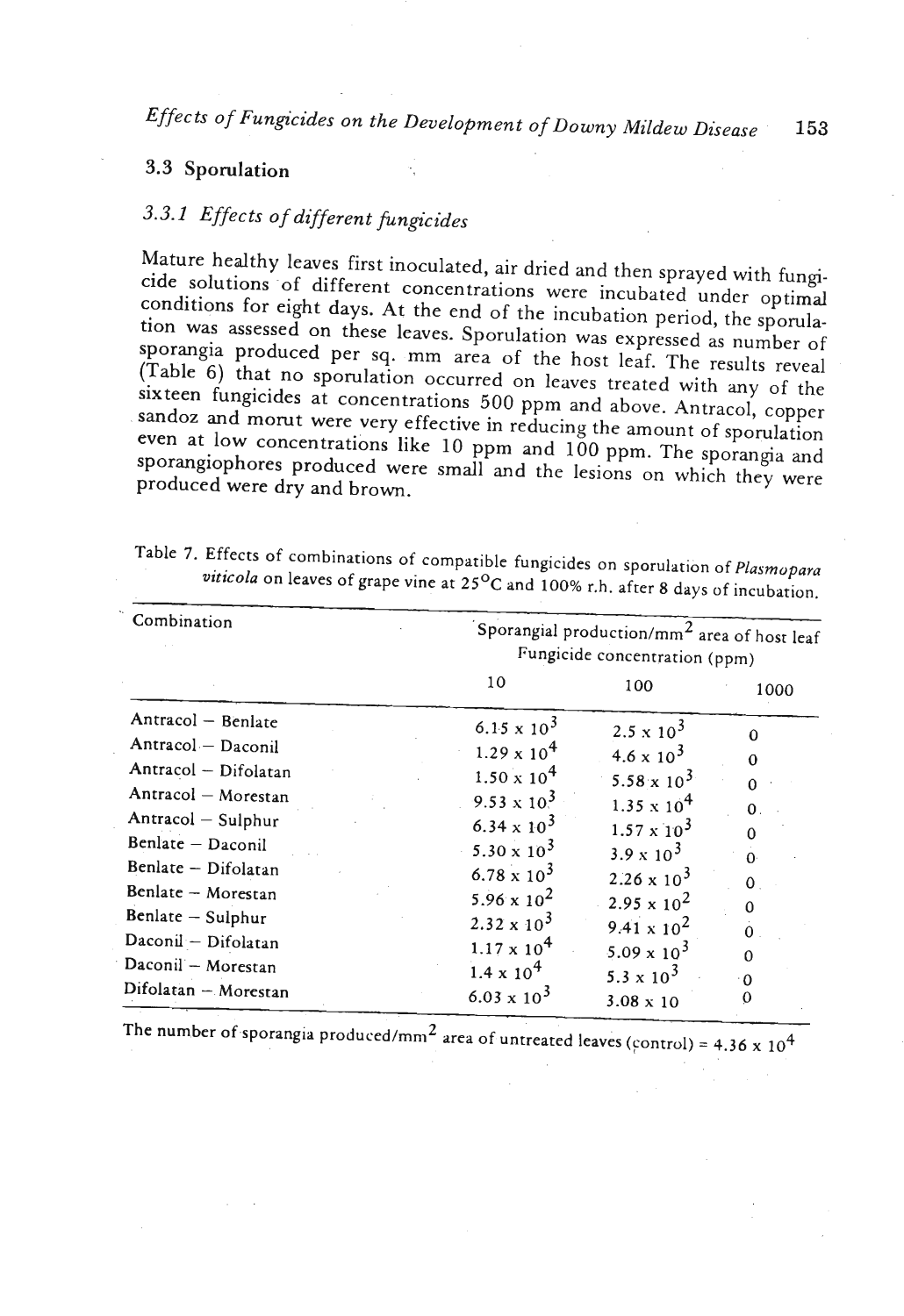### *3.3.2 Effects of combinations of compatible fingicides*

Inoculated and air dried leaves were sprayed with fungicide solutions of different combinations of different concentrations. These leaves were then incubated under optimal conditions for eight days and then observed for sporulation. Data obtained on the number of sporangia produced per sq. mm area of the host leaf (Table 7) showed that all combinations of compatible fungicides were effective in reducing the amount of sporulation even at 10 ppm, and preventing sporulation completely at 1000 ppm. However, the values obtained with fungicide mixtures were similar to those obtained with corresponding individual fungicides. The combinations also had some effects on the morphology of the sporangia and sporangiophores produced. The sporangia and sporangiophores were small and short respectively and the lesions on which they were produced were dry and brown.

#### 4. Discussion

Experiments with sixteen commonly available fungicides to control downy. mildew disease showed that captan, copper sandoz and thiovit were highly effective at low concentrations in suppressing all three stages of developnient of the fungus, the germination, infection and the sporulation. The sporangia of P. *viticola* were very sensitive to copper sandoz even at low concentrations. Germination 'was completely suppressed with copper sandoz at 100 ppm, morut, captan, thiovit and pomarsol at 500 ppm. All fungicides tested in this experiment except bayleton and brassicol prevented germination at 1000 ppm. Pomarsol completely suppressed mycelial, development at concentrations 100 ppm and above and prevented germination at concentrations 500 pprn and above but, it did not have remarkable adverse effects on sporulation of the fungus. As far as the development of infection is concerned captan, with very high toxicity towards mycelial development, allowed negligible amounts of infection even at 10 ppm and allowed no growth at and above 500 ppm. Apart from this, copper sandoz at very low concentrations greatly reduced the development of infection. Benlate, pomarsol and thiovit prevented mycelial development at and above 100 pprn while brassicol, copper sandoz, morut and vondozeb showed similar results at concentrations  $\geq 500$  ppm. No sporulation occurred on leaves treated with any fungicide at concentrations 500 ppm and above. Antracol, copper sandoz and morut were highly inhibitory to formation of sporangia and sporangiophores even at low concentrations like 10 ppm and 100 ppm. Also these fungicides altered the morphology of sporulating structures. The sporangiophores were shorter and the sporangia were smaller than those produced on control leaves. The lesions became dry and brown.

Captan, copper sandoz, thiovit and pomarsol could be used to control the fungus at germination level or as good protectant fungicides at concentration of 500 ppm.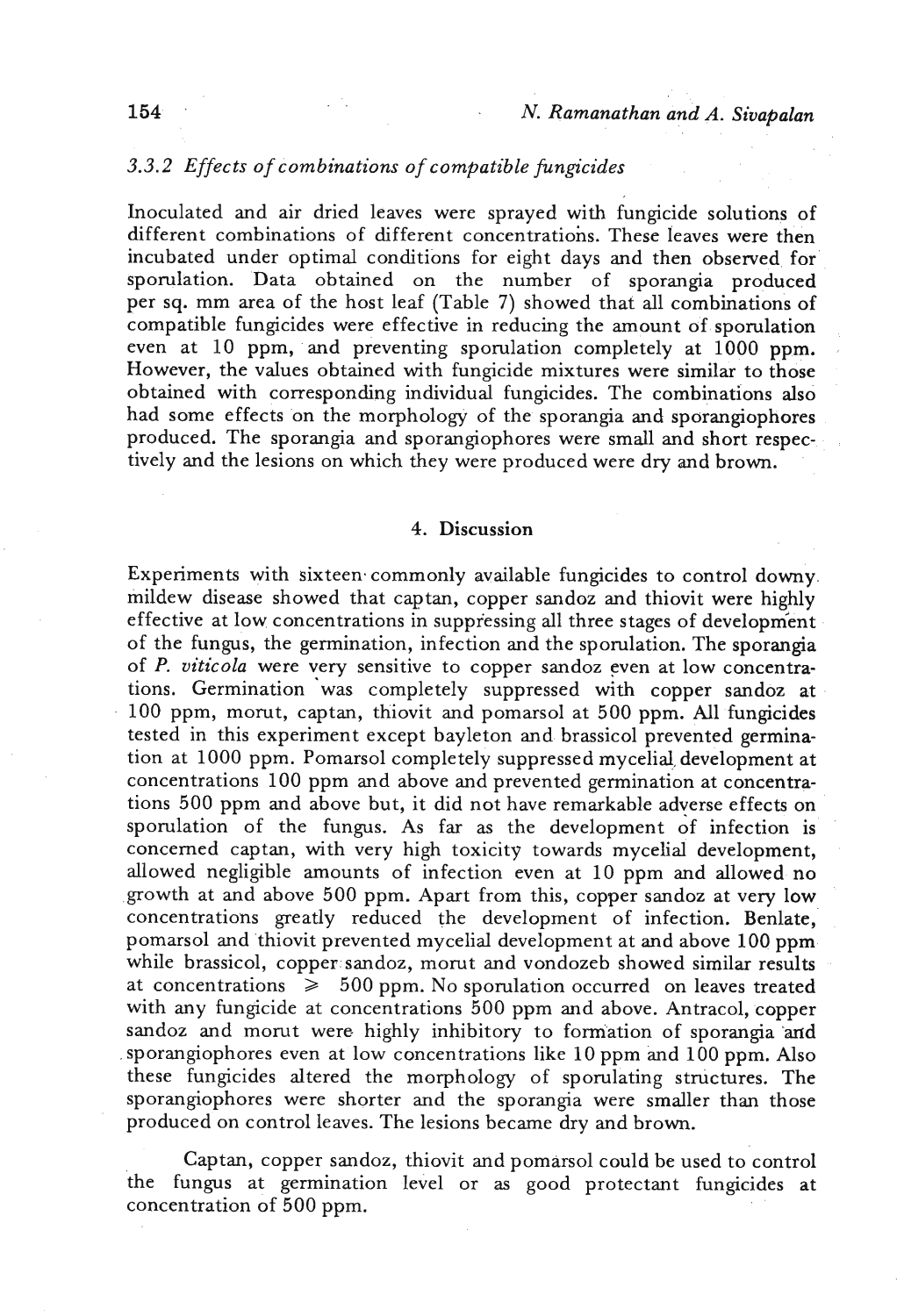# *Effects of Fungicides on the Development of Downy Mildew Disease* **155**

Antracol-daconil, antracol-sulphur and benlate-sulphur are some of the very effective mixtures or compatible combinations of fungicides which greatly reduced the amount of germination than when they tried individually. But, the different combinations of compatible fungicides did not have any enhanced effect on sporulation of the fungus.

The evaluation of fungicides on young lesions showed that copper sandoz, difolatan, trimilton and vondozeb have eradicating effects on the fungus. These four fungicides at 1000 ppm, completely eradicated the infection already produced on the vine leaves, on the fourth day after application and killed the fungus completely. The lesions turned brown and necrotic.

Captan and copper sandoz which are the most toxic fungicides to the fungus acted with an  $ED_{50}$  value < 10 ppm on germination of sporangia and greatly suppressed all three developmental stages. A mixture of antracolsulphur was the best among the combinations of compatible fungicides and this was found to work on the disease with economy and protect the vine plants from the downy mildew disease.

#### Acknowledgement

The authors wish to thank the Natural Resources, Energy and Science Authority of Sri Lanka for funding the above project.

#### **References**

- 1. CHAMPAGNOL, F. (1973). Le cuivre, le mildiou et le couiure. (copper, mildew and abortion). *Progress Agn'cole et viticole 90* **(3)** <sup>51</sup> 59. Abstracts. *Review* of *plant pathology* **53:41.** Cited *in "Evaluation* of *selected* fungicides for control of grape downy mildew". Pordesimo, A.N. (1976).
- 2. CHOHAN, J.S. (1965). *Punjab Horticultural Journal* 5, 181 4.
- 3. EL. RIFAI, I.F. (1970). *Agric. Res. Rev.* Cairo 48 (3):1 9. *Review of Plant Pathology 51:95.*  .. .- .
- **4. LAFON, R. & BULIT, J.C.** (1981). *''Downy mildew of the vine''*. The downy mildews ed. D.M. Spencer (1981).28: 601 613.
- 5. MILLARDET', A. (1885). J. *Agric. Pratique. 21st* Nov. 1885. Cited in "Downy mildew of the vine". Lafon, R. & Bulit, J. (1981).
- 6. PORDESIMO, A.N. (1976). *Philippine phytopathology* 12, 60 65. January and June, 1976.